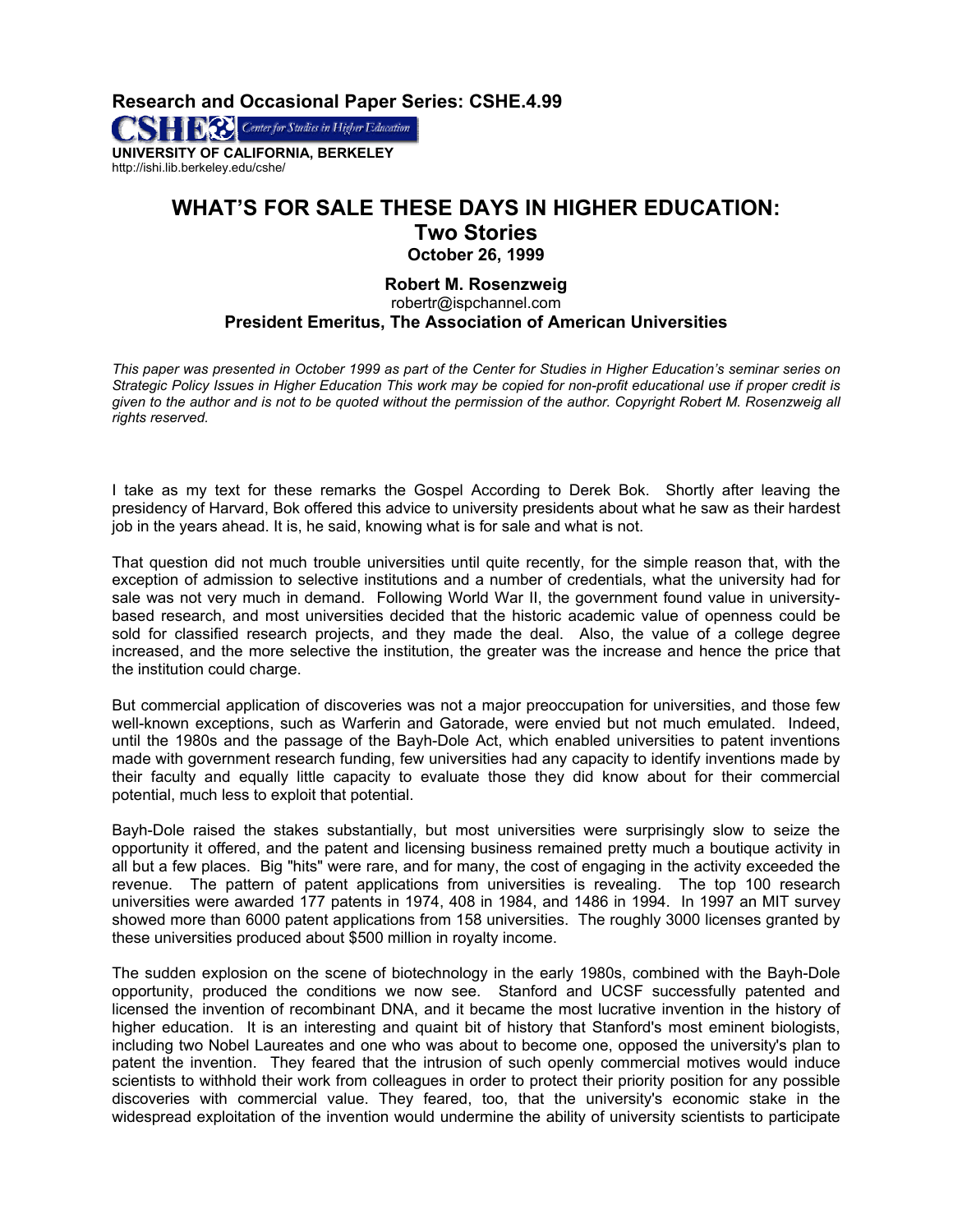in the then-heavy debate over whether the technology was safe to use. Neither of those concerns was foolish.

But in a phrase then much used in the recombinant DNA debate, the genie was out of the bottle. The race to riches was on, and within a few years all of the Stanford scientists who had opposed the patent had their own deals with the biotechnology companies that were the 1980s precursor of today's dot com epidemic. With a speed that belies the conventional view of universities as slow-moving organisms, there was suddenly a rash of deals between universities, their faculty and biotech, chemical and pharmaceutical companies. Universities were investing in the commercialization of the work of their own scientists against the advice of more sober critics like Derek Bok. (Before Bok left Harvard, that university had found a way to do what he had first prevented it from doing.)

It may seem, at first glance, that what happened with biotechnology was no different from what had happened in the computer and information sciences industry, where there was also an important university component. There is one major difference, however. It is that all parties had become incomparably more sophisticated. Just as XEROX allowed Apple to walk out the door with the keys to desk-top computing and never earned a penny from the inventions of its scientists at XEROX Park, so, too, did Stanford fail to recognize the potential economic value of the work its faculty and graduate students were doing in computer science, and allowed them to walk out the door with what later became billions of dollars of commercial value. That was not to happen with the biotechnology revolution. Over time, as we shall see, universities, faculty and corporations have become ever more ingenious in forging alliances that have substantial financial benefits to all. Whether they also benefit the academic enterprise is another matter which we will want to consider, as well.

Even more recently, another element has entered the picture. The enthusiasm for distance education, partly, but not entirely, offered through the internet, has begun to attach economic value to that part of a faculty member's work that in the past has been valued only in terms of salary or an occasional textbook. This is truly a new world of opportunities and problems, a world that gives the Bok question an even sharper edge than he could have known.

I want to approach these issues by telling you two stories. One of them is well known to you because it involves this university. The other is less well known, though it has been reported in the Wall Street Journal and in the educational press.

## **UNEXT.com**

The first story involves a company called UNEXT.com. As it happens, this company is funded largely by money from Michael Milken, but this is not a story of the great crime that is said to lie behind every great fortune. As described in the *Chronicle of Higher Education*, "UNEXT.com has devised a business plan that aims to tap some of the biggest growth areas in higher education today: executive training, continuing education, and distance learning." It is focussed at the start on the international corporate market.

It would be hard to construct a sentence that contained more modish buzz words in higher education than does that one. But this is serious business, big business. According to the *Chronicle*, "the Deerfield, Il UNEXT.com plans to develop a series of business-oriented courses, sell them to multi-national and overseas corporations, and then have the corporation deliver the courses to their employers worldwide via the internet and more traditional materials, such as books." That last is an especially nice touch.

Now UNEXT, even with Milken millions, would have scant hope of success in this venture if it simply went out and hired some competent people--of whom there are many--to develop these materials. Like TV or Hollywood, they needed "bankable stars" to make it work. Or to put it another way, they needed to buy brand recognition as the easiest way to creating it. They knew where to look to find what they needed. Contracts have so far been signed with the Business Schools at Columbia, Stanford, University of Chicago, and the London School of Economics, with Carnegie-Mellon in the works and others to follow.

Each participating institution has been guaranteed a stream of royalties that would amount to a minimum of \$20 million over 5-8 years. In exchange, faculty of these schools create course materials and their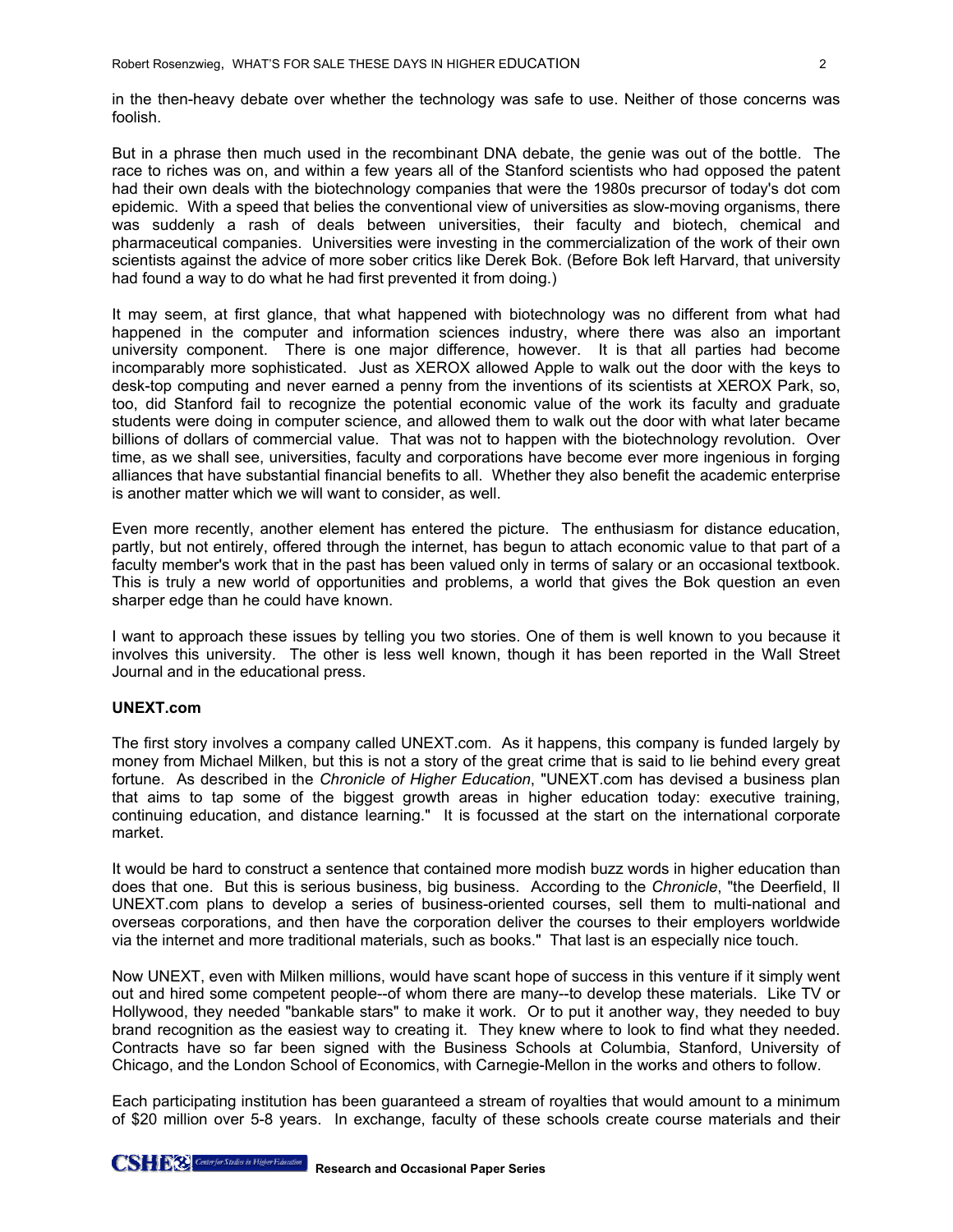universities agree to the use of their logos in hawking the company's wares. Is this a great country, or what?

It appears from the news reports that only at the University of Chicago did faculty raise serious questions about the propriety of these arrangements. For one thing, university statutes prohibit the use of the university's name for product endorsement. Oh, well.

For another, while no professor will be compelled to participate, the university will consider participation in this work as part of a faculty member's teaching responsibilities, for which they will be paid or get released time, or, one suspects, some of each, depending on the value of the product.

All of the money goes to the university, not the faculty, except as additional compensation is negotiated. That, according to David Brady, Associate Business Dean at Stanford, is what appeals so much to the signatory institutions. He rightly points out that universities make money off patents, but missed out on textbooks. Distance learning opens new opportunities and "universities want something out of it...It's their way of getting a piece of the action." Those of you who know Dave Brady will recognize his characteristically disarming candor.

What are we to make of this? I confess to some confusion. We have grown accustomed to thinking about university-business relationships in the context of research, not teaching. The heart of that connection has been in the inventions and other discoveries that emerge, not as the object of the research, but as its by-product. Teaching, however, is the product, not the by-product. It is what faculty are hired to do, and they are hired to do it with the students who enroll in their institutions. This new relationship turns the traditional understandings upside down. If I understand it correctly, faculty will be paid more to do less of what they usually do with their students, so that they can do more of it with students they don't know and will never meet.

From the universities' point-of-view, I suppose the argument is that it is precisely because it is teaching that is involved, and because faculty are paid to teach, that any residual value that resides in their teaching output belongs to the university. But what will happen to faculty who decide that they don't want to play? It would be an imprudent tenure-seeking assistant professor who made that decision, and that should be troubling in itself. And what of the more senior person who feels that a better deal is available elsewhere, and decides to sell his services to another buyer? Do his colleagues and his Dean simply smile and wish him luck, or is this financial conflict played out in internal decisions about resource allocation? Surely no administration would consider such financially painful disloyalty as a breach of collegiality and attempt to exact retribution, would it?. Well, perhaps not in most cases.

The institutional interest in the UNEXT deal and the many others that will follow is clear enough. Rather than allow faculty to take the value they can produce by their teaching in this new market, they will claim ownership of it, as they do with patents, and sell it to the highest bidder. Who can blame them for thinking in this way? Who is not made uneasy by it?

## **UC Berkeley-Novartis**

My second story is known to all of you because it took place on this campus. It is the story of the Novartis contract with the Department of Plant and Microbial Biology in the School of Natural Resources. Since it is a local story, I don't need to explain it in any detail. I will just remind you that Novartis, a Swiss pharmaceutical company with a large American presence, contracted with the University to pay \$25 million in support of the department's research for a period of five years. In exchange, the company will have two seats on a five person grants committee that will decide which research to fund, and it will obviously have close and ready access to participating faculty and their students. But the real payoff is that the company will have the ability to vet all inventions (except those that are the product of research funded by other corporations) emerging from the work of the faculty, whether or not that work was funded by Novartis, and will have right of first refusal to licenses on a fraction of those patents equal to the percentage of the Department's total research funding that is represented by Novartis's money.

There are elements of this arrangement that are not new at all. For example, Harvard, Washington University, MIT, and others have entered into large multi-year contracts involving the work of a given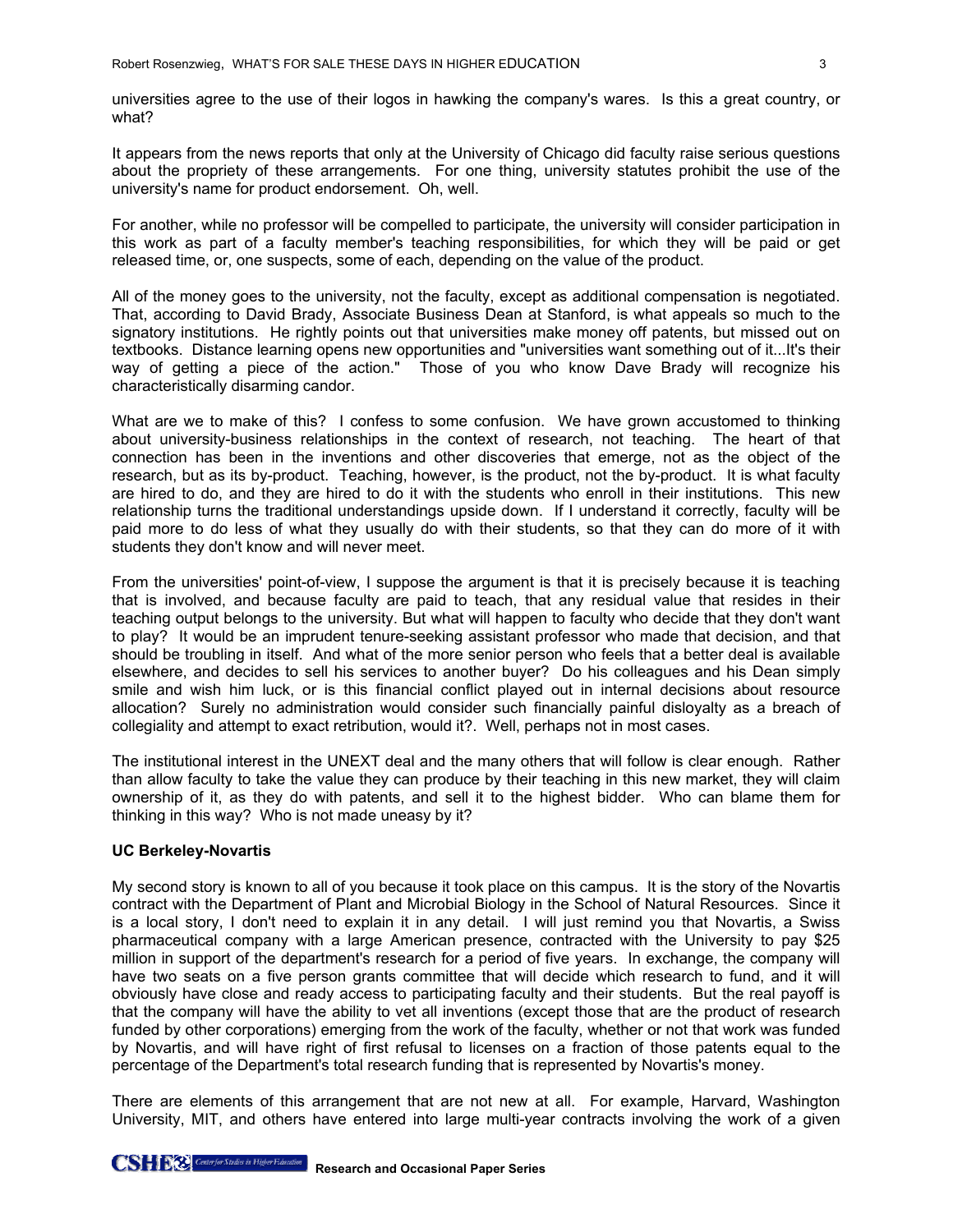department or area. This arrangement is different, though, in that the funding party essentially buys rights to the best of the work done in the department whether or not its funds paid for the work. Kingman Brewster once said that the government liked to pay for the button but act as if it had bought the coat. In this case, the company does not claim the whole coat, only the parts that keep you warm.

I am not alarmed by this arrangement, but I am concerned. I am not alarmed because the University has done a reasonably good job within the four corners of the contract. The permitted publication delays for patent purposes are limited, and while ninety days is at the far end of acceptable, it is not a terrible delay. The difficult issue of the use of proprietary data remains difficult. Fair warning is given that a university cannot promise to keep secrets, so any material that should be kept secret should be kept away from the university. On the other hand, however, any faculty wishing to use the company's proprietary genetic data bases must sign an agreement to maintain the confidentially of the data and not to publish anything that would breech confidentially without the permission of the company. The company agrees not to withhold permission unreasonably, but even a bad lawyer could drive a truck through that language. On all of the standard issues that arise in these relationships, the university has been sensitive and thoughtful. Note that I refer here only to contractual language. What happens day-to-day may well be different and can't be known until there is actual experience to evaluate. But I don't know what can be done about that fact of human behavior.

I should say here, and perhaps I should have said earlier, that I don't believe that there is good monev and bad money. There is only money used for good purposes and under carefully drawn conditions and money that does not meet those conditions. In that regard, money from business is no different than money from government. What is different is that the values that drive business are different from those that animate a university, while on the whole, and with some egregious exceptions, the government has accepted the universities' values and framed its major programs to honor them. I'm not sure that can be said for business. The differences are fundamental ones, not easily reconciled. The time horizons are different, the concern for confidentiality of data and conclusions can be exactly opposite in the worst cases, and the bases on which decisions about what research is the most promising may be quite different. This is not a contest between good and evil; rather it is, or can be, a clash of conflicting values, each set of which is appropriate for the party that holds it, but inappropriate for the other.

There are other reasons for concern, if not alarm. First I fear that the U.C.- Novartis agreement is at the least another step into admitting an outside entity into fundamental academic decision processes--in this case, decisions about the direction of research for an entire unit of the university. More likely, it points the way to even more ingenious agreements that are quite likely to be made in universities that are far less scrupulous than this one. In that sense, this agreement gives prestigious sanction to others that will follow.

Second, as in the case of UNEXT, I think this agreement raises questions about the kinds of pressures that may be brought on faculty, especially younger ones, to bring their research under this agreement. I am sure that the department has no such intentions, but I am equally sure that it is not inconceivable.

Third, I am greatly concerned that arrangements of this kind represent another step away from peer review as the basis for research support in this country. I worry less about attacks on peer review from those who think they should be getting more than I do about self-inflicted wounds from those who should know better. We have under this agreement a distinguished department that has in substantial measure relieved its faculty of the responsibility of competing for funding. Instead, a non-trivial fraction of funded research will be the product of inside decisions, subject to all of the forces that affect all other departmental decisions. The attraction of such an arrangement is obvious, and in the short run, there will be no noticeable difference; in the longer run, it would not be surprising to see a certain laziness creeping in. The informed judgement of qualified professionals who are not immediate colleagues, and that are rendered in competition with other applicants, has kept American science at the cutting edge for fifty years. Someone should be worried about, and guarding against, anything that weakens that tradition. If our leading universities will not, I don't know who will.

I will end where I began, with the question "What's for sale and what isn't?" A casual observer could be forgiven for thinking that anything that has a price is for sale. Certainly, our athletic teams have become walking billboards for competing athletic equipment companies, and if your campus has been bought by